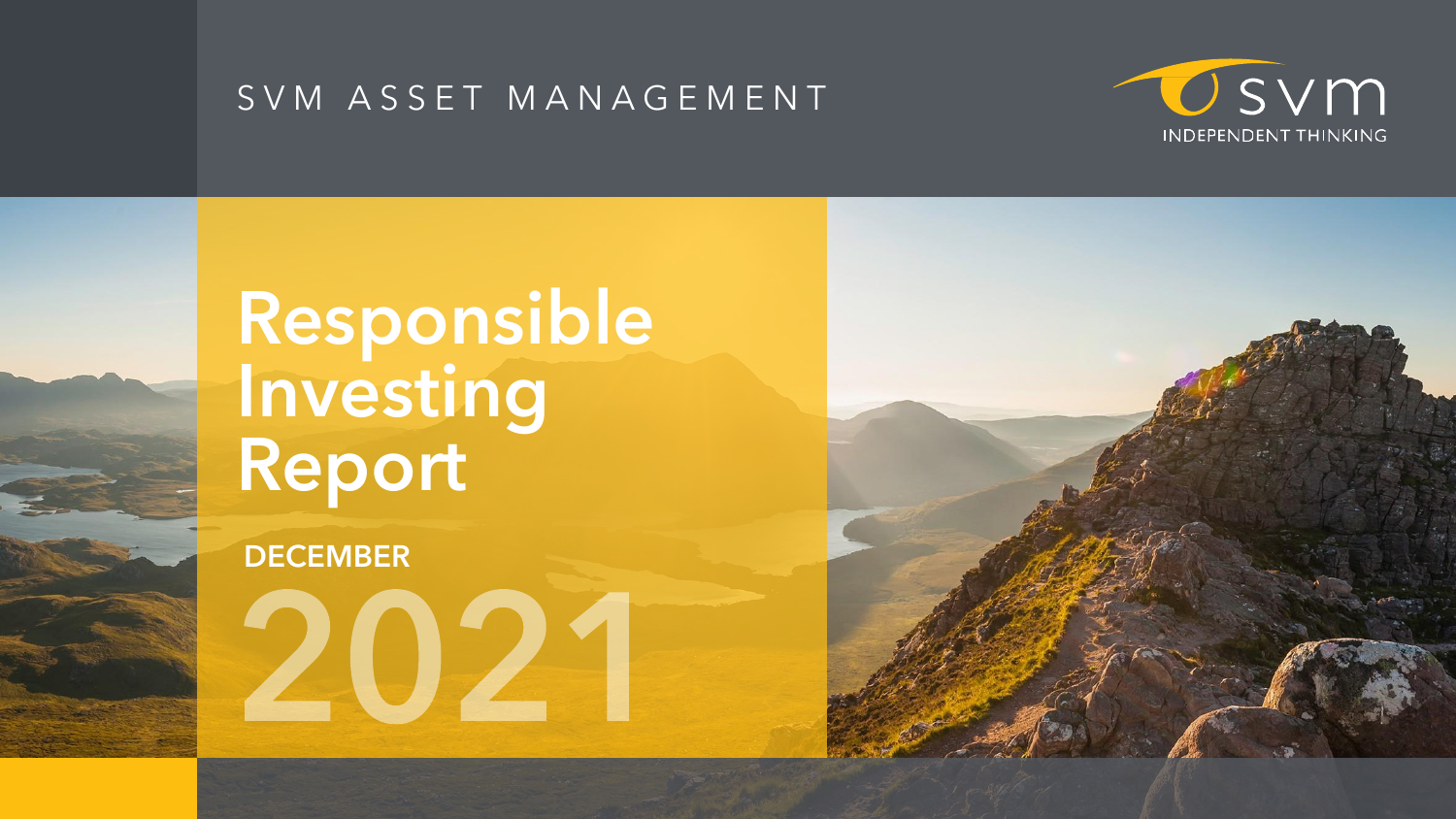### **Responsible Investing at SVM**

Responsible investing is an important aspect of the service we offer our clients and a key point of differentiation with passive investment strategies and many other active managers. SVM began managing Socially Responsible Investment (SRI) products in 2006. Since then, our engagement principles have evolved to include environmental, social and corporate governance (ESG) issues across our range.

Our top priorities are to do our best for our clients, by maximising their portfolio returns and protecting their interests, and to drive benefit for society. To select investments, we employ a consistent and disciplined approach that focuses on intensive bottom up research. As part of our investment process we assess many factors including ESG considerations for their potential to materially affect a company's performance.

As a boutique investment firm we recognise that, because in most cases we will not hold significant positions in investee companies, it can be difficult to encourage changes in management attitudes and behaviour purely by exercising client voting powers alone. Instead, we have adopted a more flexible approach and we engage with company management and boards as and when we believe it will be of most benefit.



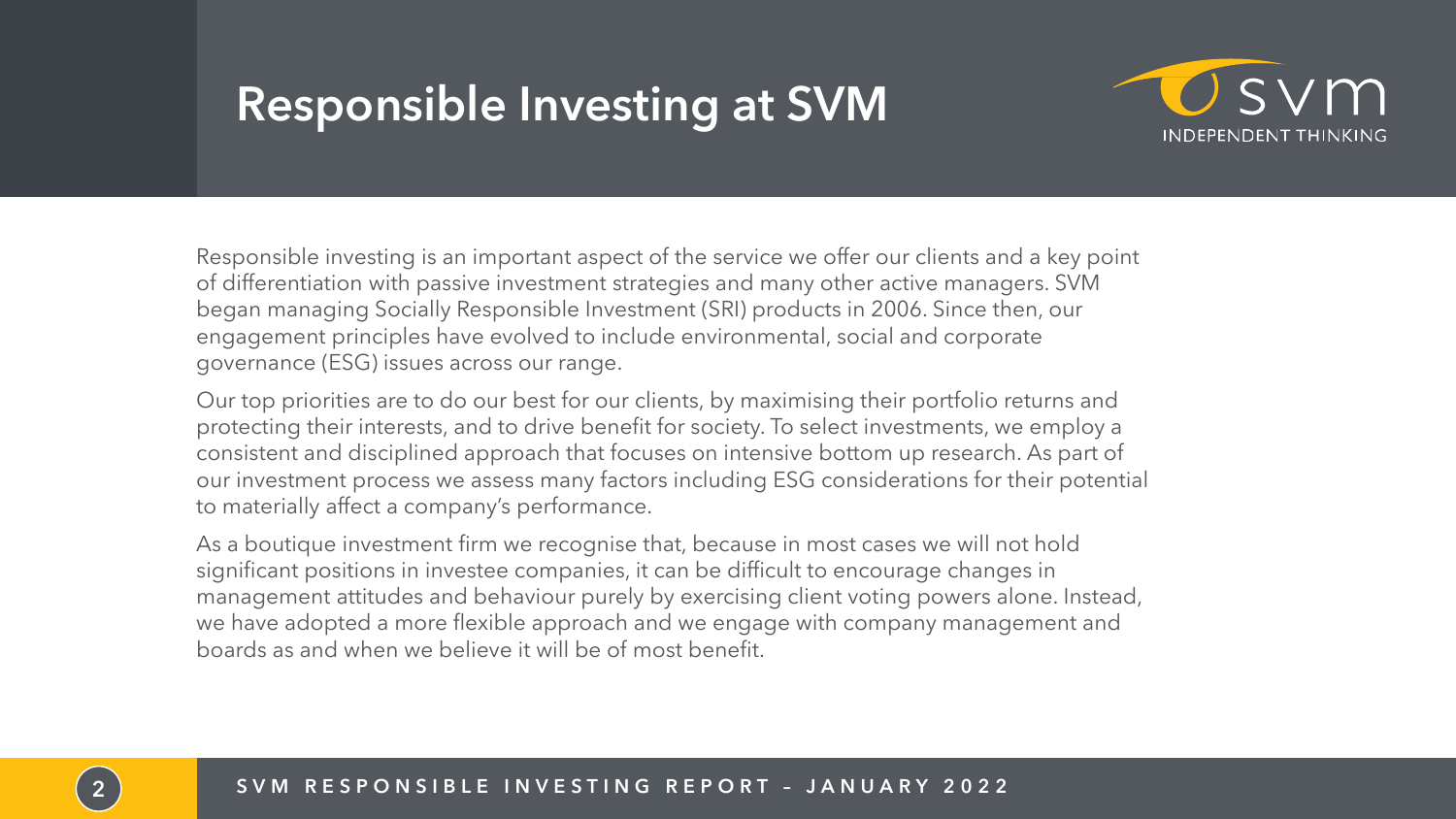

### **Company Engagement**

#### Engagement Policy

We enter into a dialogue with every potential investment with a view to having a positive influence on the company concerned. Using information derived from a combination of in-house research, dialogue with the company and external sources we identify the key issues and discuss them directly with company management, in order to affect change.

#### Q4 2021 Engagement Update

During the quarter we engaged with 24 companies on 44 ESG issues.



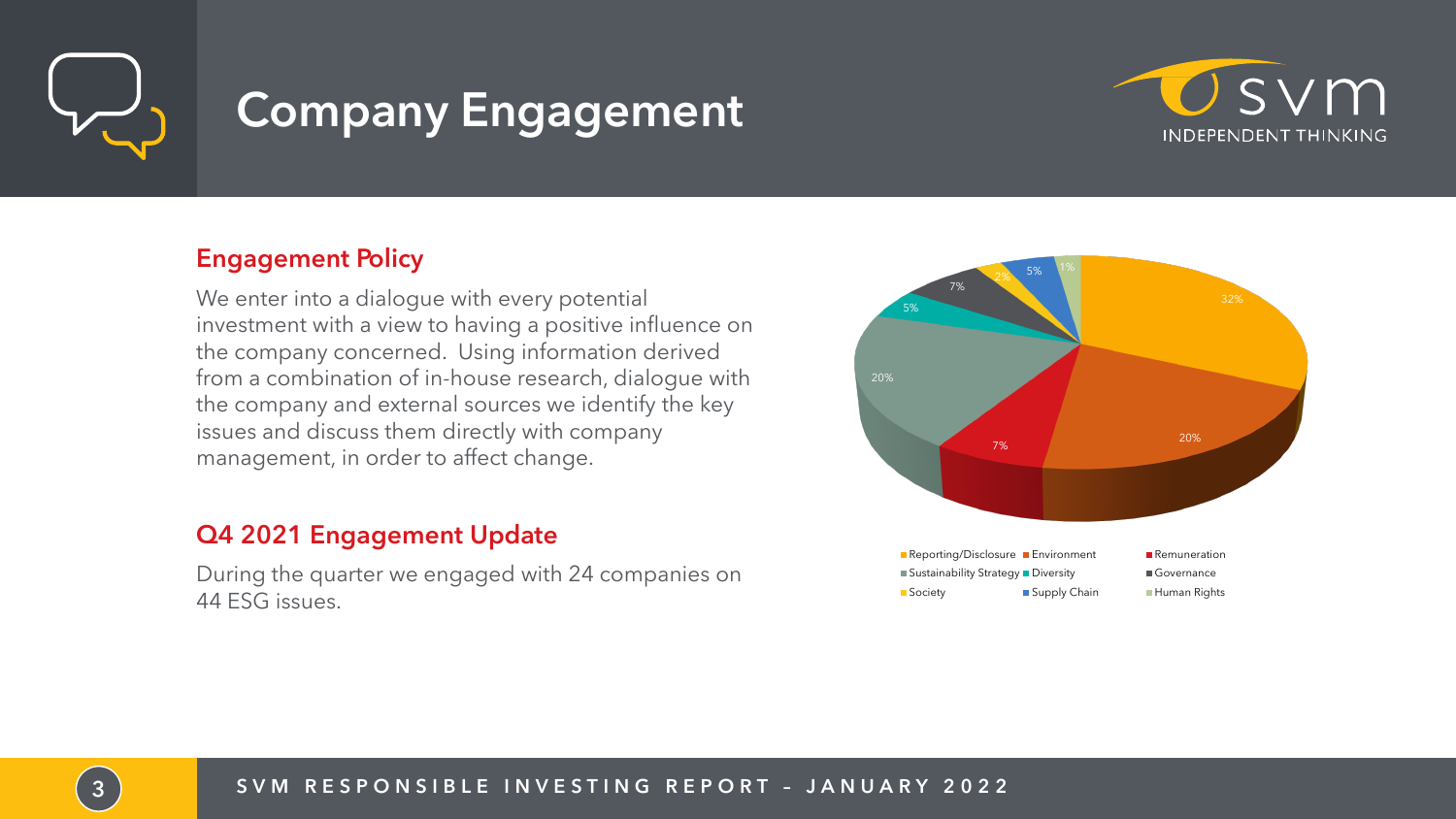

## **Company Engagement – Q4 2021**

|                       | <b>Engagement Topics</b>                |                    |              |                                   |                  |                   |                |                     |                        |
|-----------------------|-----------------------------------------|--------------------|--------------|-----------------------------------|------------------|-------------------|----------------|---------------------|------------------------|
| <b>Company</b>        | <b>Reporting /</b><br><b>Disclosure</b> | <b>Environment</b> | Remuneration | Sustainability<br><b>Strategy</b> | <b>Diversity</b> | <b>Governance</b> | <b>Society</b> | <b>Supply Chain</b> | Human<br><b>Rights</b> |
| Redde<br>Northgate    |                                         |                    |              |                                   |                  |                   |                |                     |                        |
| Oxford<br>Instruments |                                         |                    |              |                                   |                  |                   |                |                     |                        |
| Dianomi               | $\bullet$                               |                    |              |                                   |                  |                   |                |                     |                        |
| <b>JTC PLC</b>        |                                         |                    |              |                                   |                  |                   |                |                     |                        |
| Delivery Hero         | $\bullet$                               |                    |              | $\bullet$                         |                  |                   |                |                     |                        |
| Kooth                 |                                         |                    |              |                                   | $\bullet$        |                   |                |                     |                        |
| Norcross              |                                         |                    |              |                                   |                  |                   |                |                     |                        |
| Alpha Financial       | $\bullet$                               | $\bullet$          |              |                                   |                  |                   |                |                     |                        |
| Synthomer             |                                         |                    |              |                                   |                  |                   |                |                     |                        |
| Dustin                | $\bullet$                               | $\bullet$          |              | $\bullet$                         |                  |                   |                |                     |                        |
| <b>Watkins Jones</b>  | $\bullet$                               |                    |              |                                   |                  |                   |                |                     |                        |
| Darktrace             |                                         |                    |              |                                   |                  |                   |                |                     |                        |

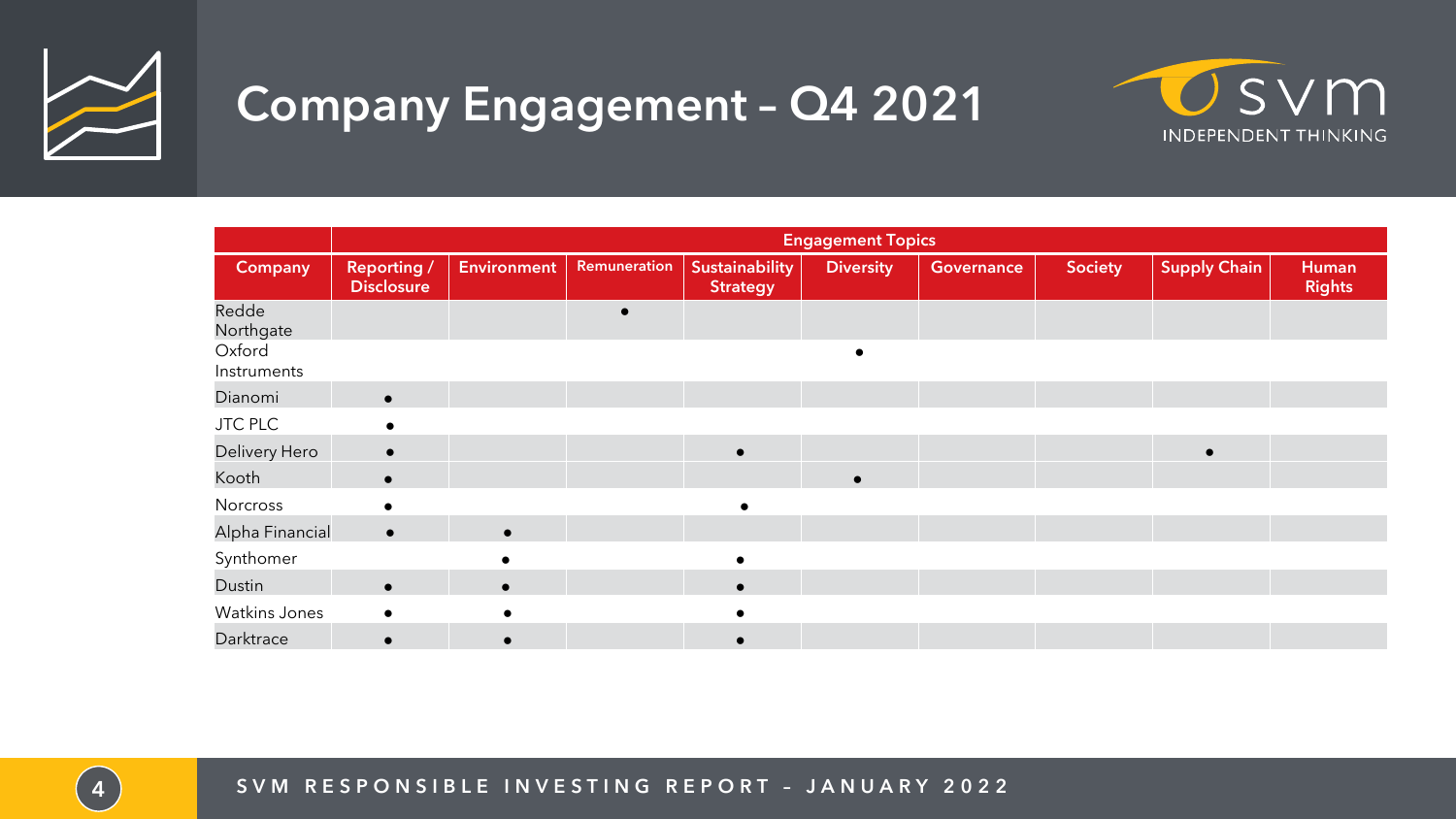

## **Company Engagement – Q4 2021**

5 S V M R E S P O N S I B L E I N V E S T I N G R E P O R T – J A N U A R Y 2 0 2 2





|                      | <b>Engagement Topics</b>                |                    |              |                                   |                  |            |         |                     |                        |
|----------------------|-----------------------------------------|--------------------|--------------|-----------------------------------|------------------|------------|---------|---------------------|------------------------|
| Company              | <b>Reporting /</b><br><b>Disclosure</b> | <b>Environment</b> | Remuneration | Sustainability<br><b>Strategy</b> | <b>Diversity</b> | Governance | Society | <b>Supply Chain</b> | Human<br><b>Rights</b> |
| <b>DCC</b>           | $\bullet$                               | $\bullet$          |              | $\bullet$                         |                  |            |         |                     |                        |
| Ryanair              |                                         |                    |              |                                   |                  |            |         |                     |                        |
| <b>ITM Power</b>     |                                         |                    | $\bullet$    |                                   |                  |            |         |                     |                        |
| Diurnal              |                                         |                    |              |                                   |                  |            |         |                     |                        |
| Essensys             |                                         |                    |              |                                   |                  |            |         |                     |                        |
| Allianz              |                                         |                    |              |                                   |                  |            |         |                     |                        |
| Ideagen              |                                         |                    |              |                                   |                  |            |         |                     |                        |
| Nagarro              |                                         |                    |              |                                   |                  |            |         |                     |                        |
| <b>Deltic Energy</b> | $\bullet$                               | $\bullet$          |              | $\bullet$                         |                  |            |         |                     |                        |
| Tesco                |                                         |                    |              |                                   |                  |            |         |                     |                        |
| <b>JDE Peets</b>     | $\bullet$                               | $\bullet$          |              | $\bullet$                         |                  |            |         |                     |                        |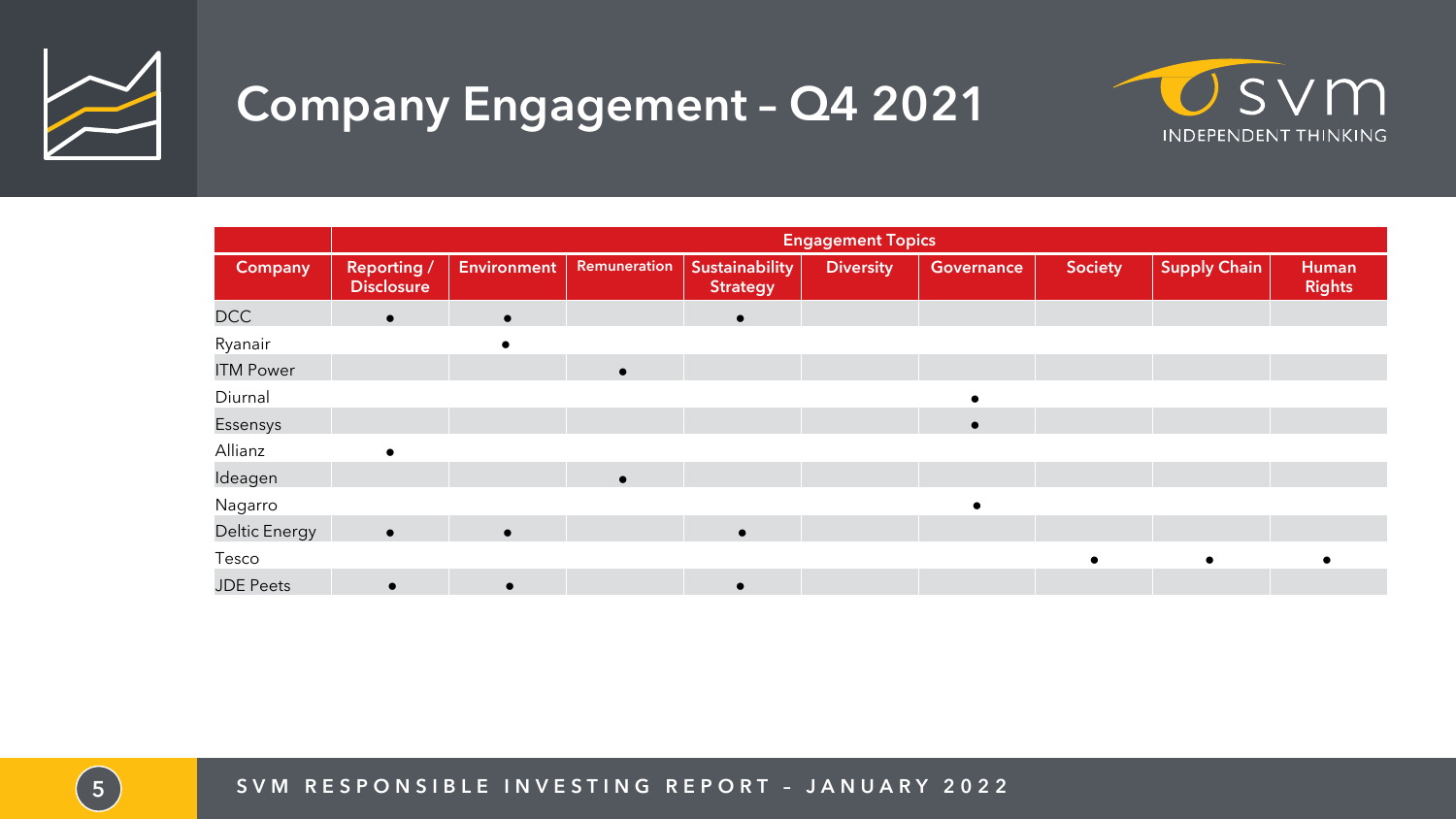



#### **Voting Policy**

We seek to promote corporate social responsibility through engagement and a negative vote will only be viewed as a final measure to be adopted when this process of engagement has not been successful. We have and will express our views in this way if necessary. Our emphasis is on engagement and resolving issues through dialogue.

[Click here](https://vds.issgovernance.com/vds/#/MTA4NDc=/) for voting records for SVM Asset Management from 1 January 2019.

#### Q4 2021 Voting update

Across 454 unique proposals to vote, we voted 384.





- 
- 
- 
- 
- 

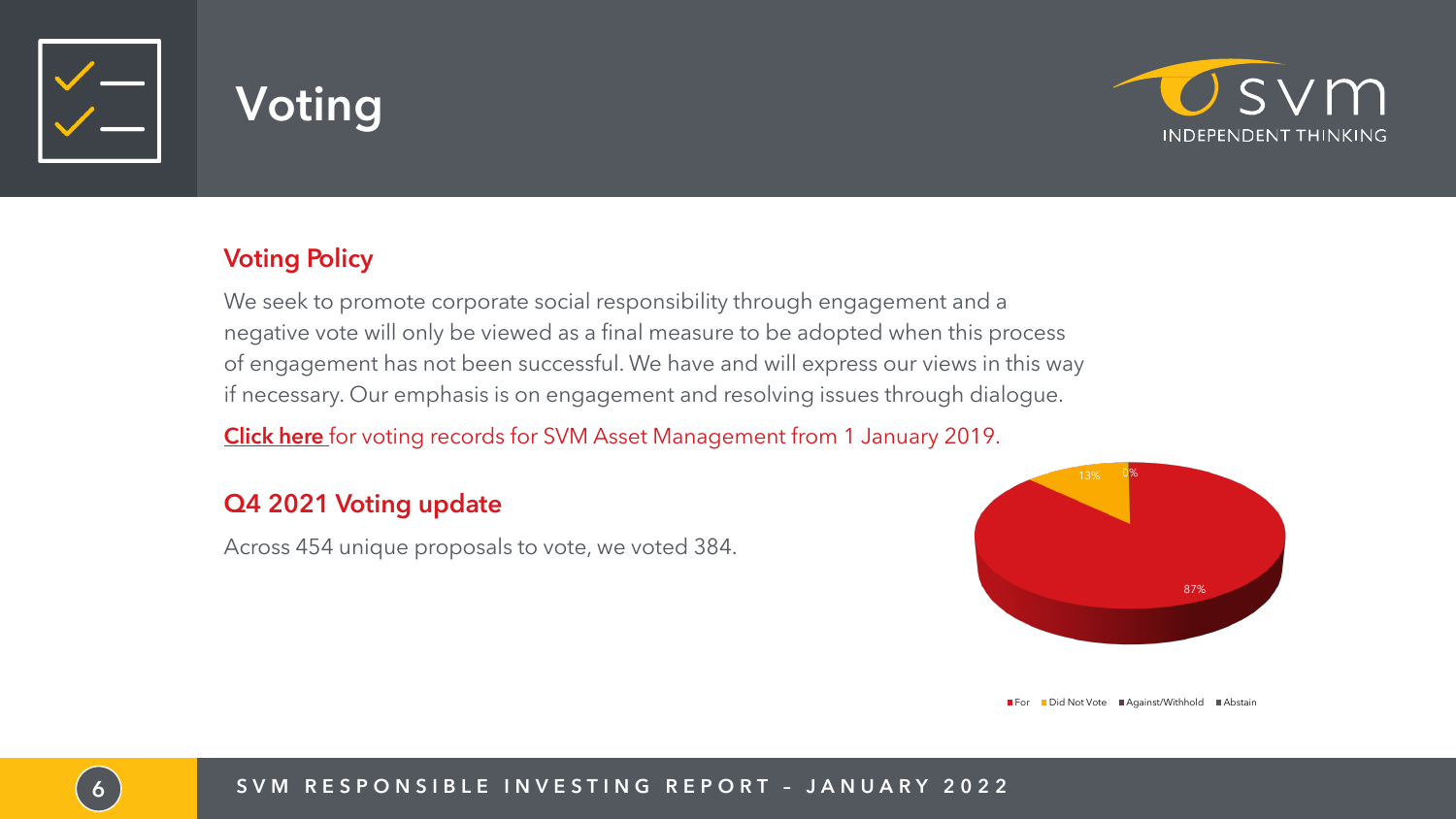

## **Voting Rationale**



| <b>Date of Meeting</b> | <b>Security</b>      | Resolutions voted against / abstained                                                                                                                                   | <b>Reason</b>                                                                                                                                                                                                                                                                                                                                                                        |
|------------------------|----------------------|-------------------------------------------------------------------------------------------------------------------------------------------------------------------------|--------------------------------------------------------------------------------------------------------------------------------------------------------------------------------------------------------------------------------------------------------------------------------------------------------------------------------------------------------------------------------------|
| 27/10/2021             | Ideagen plc          | 4. Approve remuneration report                                                                                                                                          | We voted against Item 4 as the CFO received options<br>with the ability to alter targets and based only on<br>share price performance                                                                                                                                                                                                                                                |
| 29/10/2021             | <b>ITM Power plc</b> | 2. Approve remuneration report                                                                                                                                          | We were advised by our proxy advisers ISS to vote<br>against resolution 2 at the AGM as a result of<br>exceptional bonuses being paid to Executive<br>Directors during the year which were not based on<br>pre-set targets, which is contrary to UK best practice.<br>In addition ITM also granted exceptional LTIP awards<br>to Executive Directors in relation to the Fundraising. |
| 25/11/2021             | K3 Capital Group plc | 3. Re-elect Stuart Lees as Director<br>6. Approve Remuneration Report                                                                                                   | We voted against the re-appointment of the director<br>in resolution 3 as he is not considered independent<br>yet sits on the audit and remuneration committees.<br>Also voted against resolution 6 as share price<br>contingent awards were made as well as payments<br>for transactions made by the company                                                                        |
| 02/12/2021             | Essensys plc         | 4. Re-elect Jonathan Lee as Director<br>6. Re-elect Charles Butler as Director<br>7. Re-elect Alexandra Notay as Director<br>8. Re-elect Elizabeth Sandler as Director" | We abstained on Item 4 and voted against Items 6, 7<br>& 8 as the directors and chair are in receipt of<br>outstanding options                                                                                                                                                                                                                                                       |

| <b>Date of Meeting</b> | <b>Security</b>      | Resolutions voted against / abstained                                                                                                                                   | Reason                                                                                                                                                                                                                                                                                                                                                                               |
|------------------------|----------------------|-------------------------------------------------------------------------------------------------------------------------------------------------------------------------|--------------------------------------------------------------------------------------------------------------------------------------------------------------------------------------------------------------------------------------------------------------------------------------------------------------------------------------------------------------------------------------|
| 27/10/2021             | Ideagen plc          | 4. Approve remuneration report                                                                                                                                          | We voted against Item 4 as the CFO received options<br>with the ability to alter targets and based only on<br>share price performance                                                                                                                                                                                                                                                |
| 29/10/2021             | <b>ITM Power plc</b> | 2. Approve remuneration report                                                                                                                                          | We were advised by our proxy advisers ISS to vote<br>against resolution 2 at the AGM as a result of<br>exceptional bonuses being paid to Executive<br>Directors during the year which were not based on<br>pre-set targets, which is contrary to UK best practice.<br>In addition ITM also granted exceptional LTIP awards<br>to Executive Directors in relation to the Fundraising. |
| 25/11/2021             | K3 Capital Group plc | 3. Re-elect Stuart Lees as Director<br>6. Approve Remuneration Report                                                                                                   | We voted against the re-appointment of the director<br>in resolution 3 as he is not considered independent<br>yet sits on the audit and remuneration committees.<br>Also voted against resolution 6 as share price<br>contingent awards were made as well as payments<br>for transactions made by the company                                                                        |
| 02/12/2021             | Essensys plc         | 4. Re-elect Jonathan Lee as Director<br>6. Re-elect Charles Butler as Director<br>7. Re-elect Alexandra Notay as Director<br>8. Re-elect Elizabeth Sandler as Director" | We abstained on Item 4 and voted against Items 6, 7<br>& 8 as the directors and chair are in receipt of<br>outstanding options                                                                                                                                                                                                                                                       |

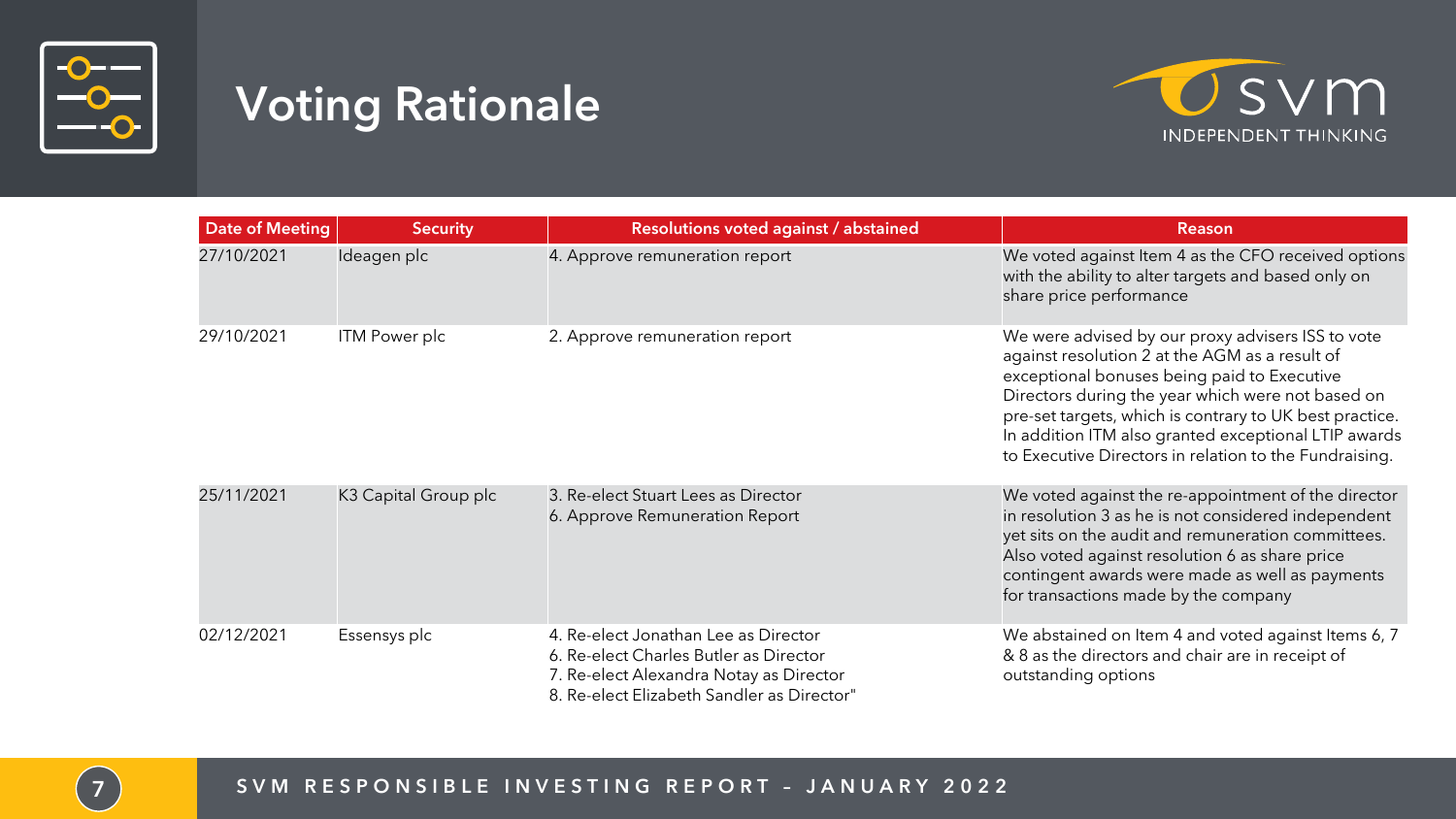

### **Contact Us**

**SVM Asset Management**  7 Castle Street Edinburgh EH2 3AH





[info@svmonline.co.uk](mailto:grobinson@svmonline.co.uk)

8 SVM RESPONSIBLE INVESTING REPORT - JANUARY 2022